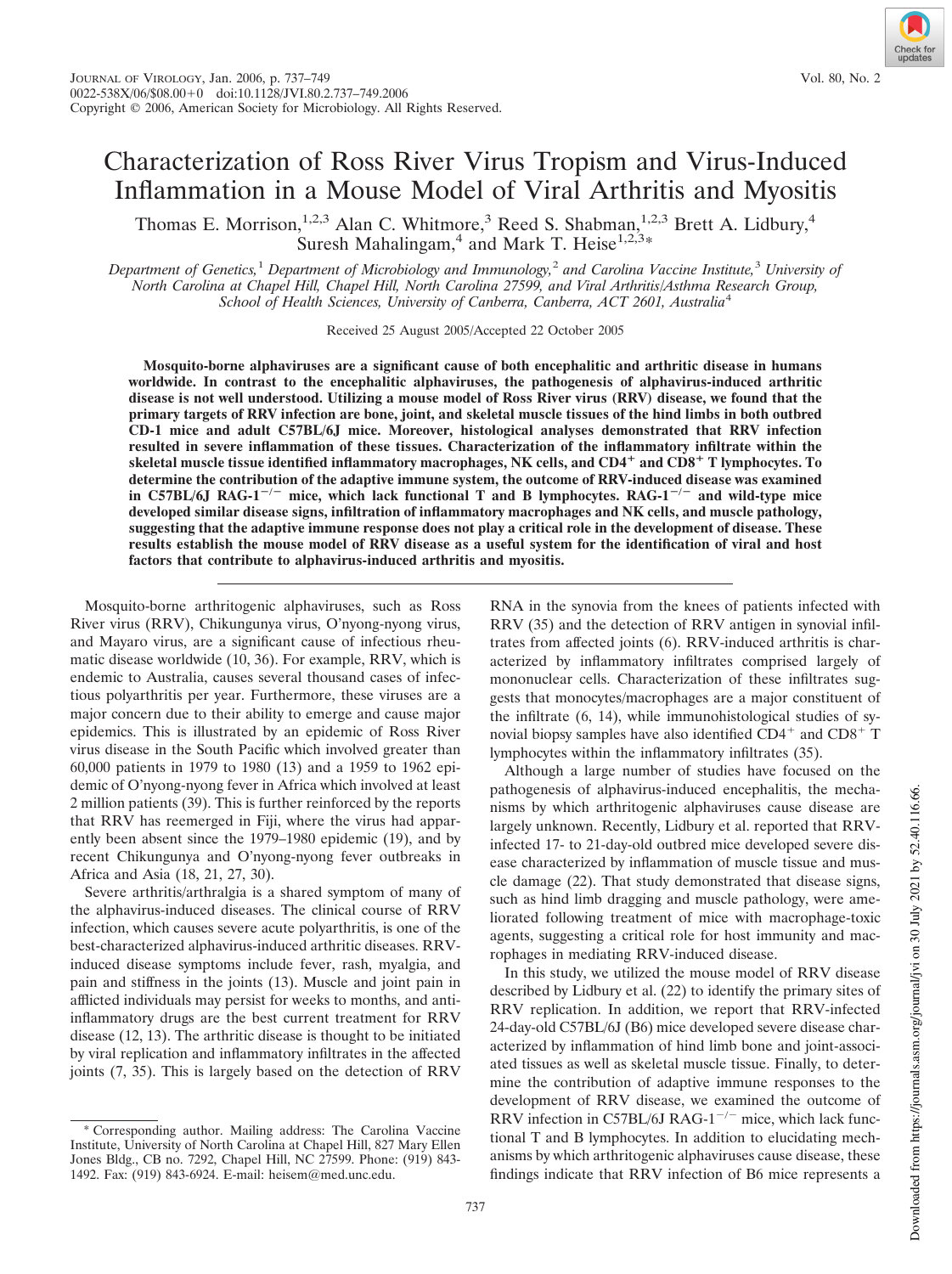powerful animal model for studying virus-induced inflammation and immunopathology.

#### **MATERIALS AND METHODS**

**Viruses and cells.** Viral stocks of the wild-type T48 strain of RRV were generated by in vitro transcription of SacI-linearized plasmid pRR64 (generously provided by Richard Kuhn, Purdue University), which encodes the full-length T48 cDNA clone (20), by using SP6-specific mMessage mMachine in vitro transcription kits (Ambion). The T48 stain of RRV was initially isolated from *Aedes vigilax* mosquitoes in Queensland, Australia (5). Prior to cDNA cloning, the virus was passaged 10 times in suckling mouse brain, followed by two passages on Vero cells (3). Full-length transcripts were electroporated into BHK-21 cells (ATCC CRL 8544) using a Bio-Rad electroporator as described previously (16). Culture supernatants were harvested at 24 h after electroporation, centrifuged for 20 min at 3,000 rpm, aliquoted, and stored at -80°C. Virus was titrated by plaque assay on BHK-21 cells as described previously (34).

To generate an RRV that expresses the enhanced green fluorescent protein (EGFP), a second RRV 26S promoter sequence was inserted at the 3' end of the viral genome, followed by the coding sequence for EGFP. In brief, the 26S subgenomic promoter region of Ross River virus from nucleotides 7300 to 7507 of pRR64 was PCR amplified. The resulting PCR product had engineered sequential NotI and SpeI restriction sites 46 nucleotides downstream of the 26S RNA start site and was flanked by HindIII sites. This PCR product was introduced into position 11,330 in the pRR64 sequence to produce the plasmid pRR64(26S). The EGFP coding sequence was removed from plasmid pREP91Egfp (16) and introduced into pRR64(26S) using the NotI and SpeI restriction sites downstream of the second 26S subgenomic promoter to generate plasmid pRR64-Egfp. pRR64-Egfp was linearized with SacI and used as a template for in vitro transcription and virus production as described above for pRR64. EGFP expression in virus-infected cells was confirmed by fluorescence microscopy.

BHK-21 cells were grown in  $\alpha$ -minimal essential medium (Gibco) supplemented with 10% donor calf serum, 10% tryptose phosphate broth, and 0.29 mg/ml L-glutamine.

**Mice.** Specific-pathogen-free pregnant female outbred CD-1 mice at 13 to 15 days of gestation were obtained from Charles River Breeding Laboratories (Raleigh, North Carolina). C57BL/6J mice, C57BL/6J RAG-1<sup>-/-</sup> mice, and MT mice were obtained from The Jackson Laboratory (Bar Harbor, Maine) and bred in-house.  $\mu$ MT mice carry a stop codon and the neomycin gene cassette in the first transmembrane exon of the  $\mu$  chain, resulting in B-lymphocyte deficiency (17). In some experiments, mice were obtained from the animal breeding establishment in the John Curtin School of Medical Research, Australia. Animal housing and care at UNC were in accordance with all UNC-CH Institutional Animal Care and Use Committee guidelines. Although RRV is classified as a biosafety level 2 pathogen, due to its exotic nature, all mouse studies in the United States were performed in a biosafety level 3 laboratory.

Mice were inoculated in the left rear footpad with  $10<sup>3</sup>$  PFU of virus in diluent (phosphate-buffered saline [PBS]-1% donor calf serum) in a 10- $\mu$ l volume. Alternatively, in a subset of studies, mice received the virus subcutaneously in the thorax below the right forelimb in a 50-µl volume. No significant differences in viral replication or development of disease were detected in mice inoculated from either route. Mock-infected animals received diluent alone. Mice were monitored for disease signs and weighed at 24 h intervals. The clinical signs of disease were determined by assessing grip strength and altered gait. Grip strength and hind limb weakness were assessed by testing the ability of each mouse to support itself while suspended from a wire cage. Mice were scored as follows: 0, no disease signs; 1, ruffled fur; 2, very mild hind limb weakness; 3, mild hind limb weakness; 4, moderate hind limb weakness and dragging of hind limbs; 5, severe hind limb weakness/dragging; 6, complete loss of hind limb function; 7, moribund; and 8, death. To determine viral titers in tissues, mice were sacrificed by exsanguination and perfused with  $1 \times$  PBS. The popliteal lymph node, right and left ankles, right and left quadriceps muscles, spleen, brain, and spinal cord (divided into thoracic and lumbar regions) were removed by dissection and weighed. Tissues were homogenized in  $1 \times$  PBS supplemented with  $1\%$  donor calf serum,  $Ca^{2+}$ , and  $Mg^{2+}$  and stored at  $-80^{\circ}$ C until viral load was assessed by a standard plaque assay on BHK-21 cells.

For histological analysis, mice were sacrificed by exsanguinations and perfused with PBS–4% paraformaldehyde, pH 7.3. Following fixation of tissues and further decalcification of bone-associated tissues, all tissues were embedded in paraffin and  $5-\mu m$  sections were prepared by the UNC histopathology core facility. To determine the extent of inflammation, tissues were stained with hematoxylin and eosin (H & E). Myelin was stained with luxol fast blue followed





A

FIG. 1. Ross River virus-induced disease in 15-day-old CD-1 mice. Fifteen-day-old CD-1 mice were infected with  $10^3$  PFU of RRV ( $\Delta$ ) by subcutaneous injection in the left rear footpad. Mock-infected mice  $(\square)$  were injected with diluent alone. (A) Mice were scored for development of hind limb dysfunction and disease based on the following scale: 0, no disease signs; 1, ruffled fur; 2, very mild hind limb weakness; 3, mild hind limb weakness; 4, moderate hind limb weakness and dragging of hind limbs; 5, severe hind limb weakness/dragging; 6, complete loss of hind limb function; 7, moribund; and 8, death. (B) Mice were monitored for weight gain or loss at 24-h intervals. Each data point represents the arithmetic mean  $\pm$  standard deviation (SD) for 7 (mock-infected) or 25 (RRV-infected) mice.

by a periodic acid-Schiff counterstain. Sections were analyzed using a Nikon Microphot-FXA microscope fitted with an Optronics DEI 750 three-chip chargecoupled-device camera for digital imaging.

**In situ hybridization.** In situ hybridization was performed as described previously (15). Briefly, a <sup>35</sup>S-labeled RRV-specific riboprobe (complementary for RRV nucleotides 7300 to 7775) was generated with an SP6-specific MAXIscript in vitro transcription kit (Ambion) from a NotI-linearized plasmid. A riboprobe complementary for the EBER2 gene from Epstein-Barr virus was used as a negative control. Deparaffinized tissue sections were hybridized with  $5 \times 10^4$ cpm/ $\mu$ l of <sup>35</sup>S-labeled riboprobes overnight. Tissues were washed, dehydrated through graded ethanol, and immersed in Nitro Blue Tetrazolium autoradiography emulsion (Kodak). Following development, sections were counterstained with hematoxylin and silver grain deposition was analyzed by light microscopy.

**Flow cytometry.** Mice were inoculated as described above, sacrificed by exsanguination at 5 and 7 days postinfection (dpi), and perfused for 10 min with  $1\times$ PBS. Quadriceps muscles and spleens were dissected, minced, and incubated for 2 h with vigorous shaking at 37°C in digestion buffer (RPMI 1640, 10% fetal bovine serum, 15 mM HEPES, 2.5 mg/ml collagenase A [Roche], 1.7 mg/ml DNase I [Sigma]). Following digestion, cells were passed through a 40-µm cell strainer, red blood cells were lysed (spleens only), cells were washed in wash buffer ( $1\times$  Hanks balanced salt solution, 15 mM HEPES), and total viable cells were determined by trypan blue exclusion. Cells were incubated with anti-mouse FcRII/III (2.4G2; BD Pharmingen) for 20 min on ice to block nonspecific antibody binding and then stained in fluorescence-activated cell sorting staining buffer (1 $\times$  Hanks balanced salt solution, 1% fetal bovine serum, 2% normal rabbit serum) with the following antibodies from eBioscience: F4/80-fluorescein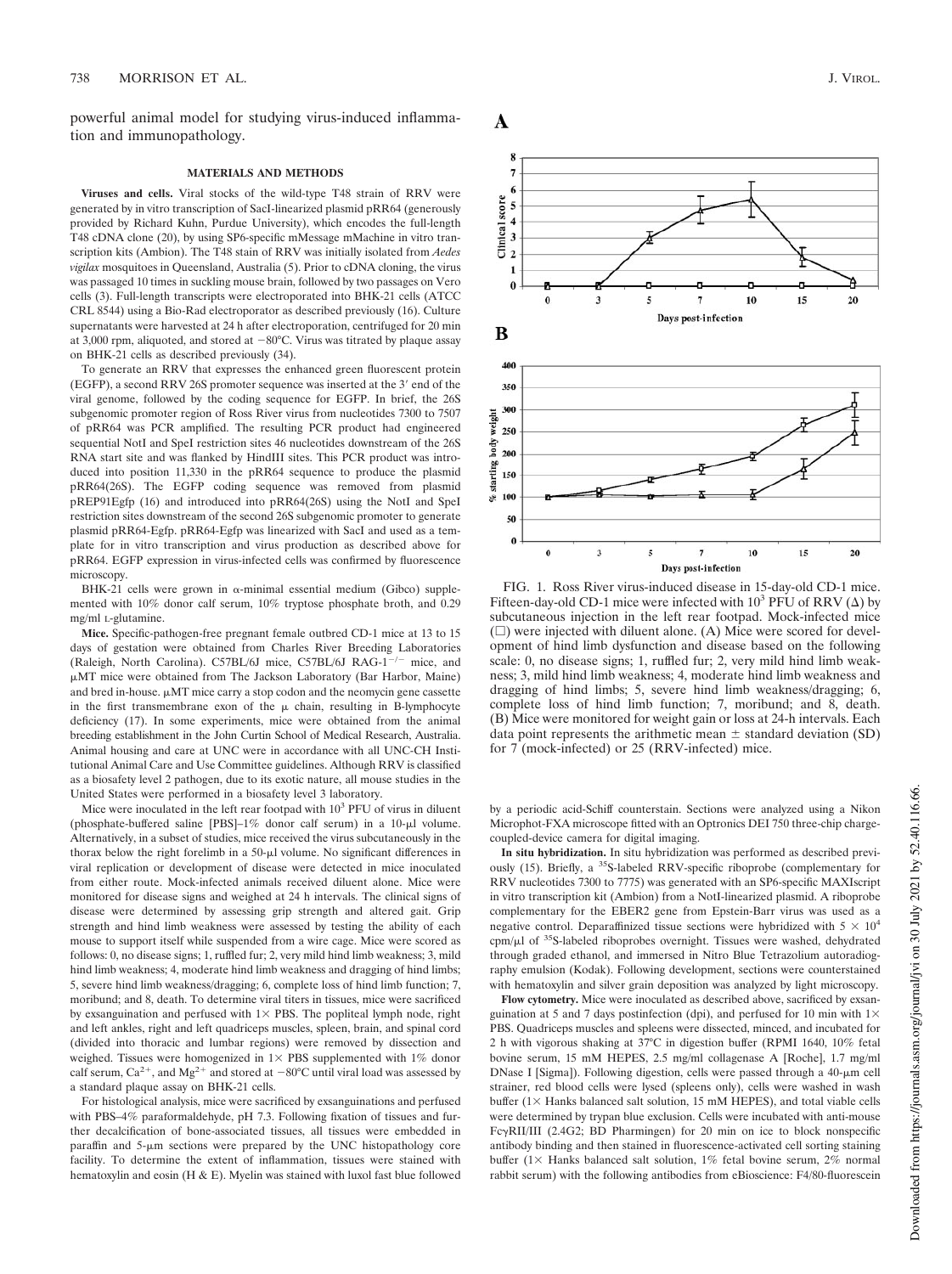

FIG. 2. Ross River virus tissue titers in 15-day-old CD-1 mice. Fifteen-day-old CD-1 mice were infected with 10<sup>3</sup> PFU of RRV by subcutaneous injection in the left rear footpad. At 12, 24, 48, 72, 96, and 120 hpi, ankle (A), quadriceps muscle (B), serum (C), brain (D), and spleen (E) were harvested and homogenized, and the amount of infectious virus present was quantified by plaque assay on BHK-21 cells. Each data point represents the arithmetic mean  $\pm$  SD for three mice.

isothiocyanate, NK1.1-phycoerythrin, Ly6C/G (Gr1)-phycoerythrin, CD3-fluorescein isothiocyanate, CD4-biotin, CD19-allophycocyanin (APC), CD8α-APC, CD11b-APC, and B220-APC. Biotin conjugates were detected with streptavidinperidinin chlorophyll protein (eBioscience). Cells were fixed overnight in 2% paraformaldehyde and analyzed on a FACSCalibur (Becton Dickinson) using CellQuest software.

## **RESULTS**

**Ross river virus replicates in bone and joint-associated tissues and skeletal muscle.** Infection of 14- to 21-day-old outbred mice with the T48 strain of RRV has previously been demonstrated to induce inflammation and destruction of hind limb skeletal muscle (22). To further evaluate this model for its utility in investigating the pathogenesis of RRV-induced disease, we sought to identify the sites of viral replication in vivo. As a first step, studies were performed to ensure that CD-1 mice exhibited the same phenotype upon RRV infection as the Swiss outbred mice used in previous studies (22). Fourteen- to 15-day-old CD-1 outbred mice were inoculated with 10<sup>3</sup> PFU of RRV by subcutaneous injection in the left rear footpad and monitored for virus-induced morbidity and mortality. Infected mice developed severe disease signs characterized by loss of hind limb gripping, hind limb dragging (Fig. 1A), and lack of weight gain (Fig. 1B). These disease signs became apparent 4 to 5 dpi, peaked at 10 dpi, and resolved by 20 dpi (Fig. 1A and B). These findings are consistent with previous observations of Swiss outbred mice. However, up to 75% of Swiss outbred mice were reported to have succumbed to infection (22), whereas only 16% of CD-1 outbred mice used in this study succumbed to infection.

To begin to identify the sites of RRV replication in vivo, viral replication in tissues at various times postinfection was assessed by plaque assay. Peak titers of infectious virus were detected at 24 to 48 h postinfection (hpi) (Fig. 2). Viral titers of up to 10<sup>9</sup> PFU/gram were detected in ankle-associated tissue (Fig. 2A) and quadriceps muscle tissue (Fig. 2B). In contrast, peak viral titers in the brain (Fig. 2D) and spleen (Fig. 2E) were markedly lower than those observed in both ankle and skeletal muscle tissues.

In order to identify specific sites of RRV replication, in situ hybridization using an <sup>35</sup>S-labeled riboprobe specific for RRV was performed on sections derived from hind limb tissues of 14- to 15-day-old CD-1 mice infected with RRV.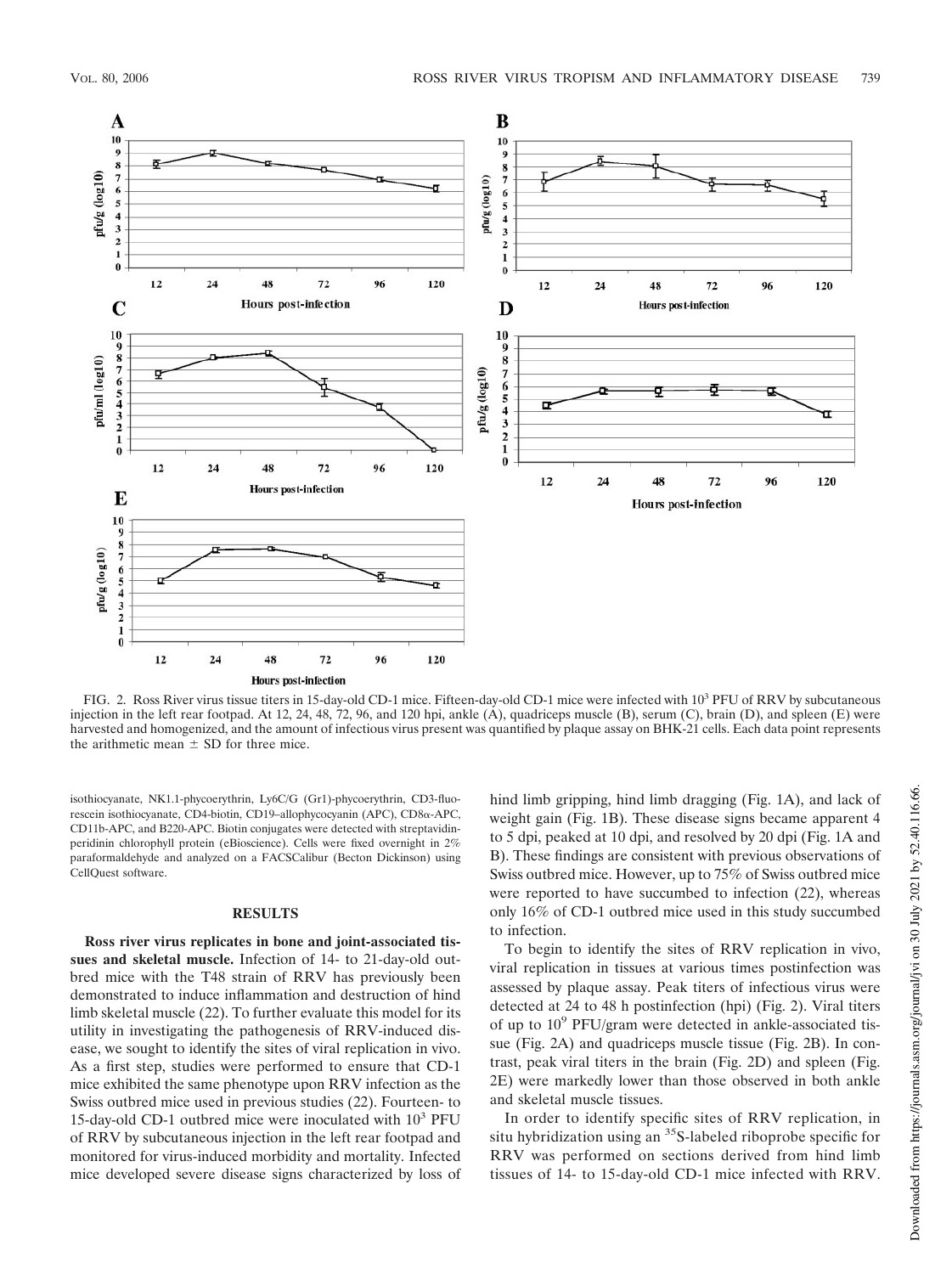

FIG. 3. Ross River virus replication within bone and joint-associated connective tissues and skeletal muscle tissue. Fifteen-day-old CD-1 mice were infected with 10<sup>3</sup> PFU of RRV by subcutaneous injection in the ventral thorax. Mock-infected mice were injected with diluent alone. Mice were sacrificed at 24 (A, B, C), 48 (D, E, F), and 72 (G, H, I) hours postinfection and perfused with  $4\%$  paraformaldehyde. Following decalcification, 5-um-thick paraffin-embedded sections derived from the hind limbs were probed with <sup>35</sup>S-labeled riboprobes complementary for RRV (A-I) or the EBER2 gene from Epstein-Barr virus (data not shown). M, muscle; B, bone. (A) RRV-specific in situ signal in tarsal bone periosteum. (B) RRV-specific in situ signal in synovial connective tissue of the knee joint. (C) Absence of RRV-specific in situ signal in hind limb skeletal muscle. (D) RRV-specific in situ signal in tarsal bone periosteum and associated skeletal muscle. (E) RRV-specific in situ signal in synovial tissue of a tarsal joint. (F) RRV-specific in situ signal in hind limb skeletal muscle tissue. (G) RRV-specific in situ signal in metatarsal bone periosteum and associated skeletal muscle. (H) RRV-specific in situ signal in hind limb tendon. (I) RRV-specific in situ signal in hind limb skeletal muscle.

At 24 hpi, abundant RRV-specific signal was detected within cells of the periosteum lining bones of the hind limbs (Fig. 3A) and cells within synovial tissue of the knee joint (Fig. 3B). In addition, RRV-specific signal was observed in cells within tendons and ligaments and associated with articular surfaces (data not shown). A similar distribution of RRV replication within bone- and joint-associated tissues of the hind limbs was also detected at both 48 hpi (Fig. 3D and E) and 72 hpi (Fig. 3G and H). Interestingly, although RRV replication was not observed within myofibers of hind limb skeletal muscle tissue at 24 hpi (Fig. 3C), RRV-specific, in situ signal was detected within connective tissues, such as the perimysium and tendons, that are associated with skeletal muscle (data not shown). By 48 and 72 hpi, extensive signal was detected within the myofibers of skeletal muscle tissue (Fig. 3F and I). No signal was detected in tissue sections from infected animals hybridized with a riboprobe specific for the EBER2 gene from Epstein-Barr virus or in tissues from mock-infected animals hybridized with the RRV-specific riboprobe (data not shown).

To confirm the in situ hybridization studies, an RRV that expressed enhanced green fluorescent protein (RRV-EGFP) in infected cells was constructed by inserting the EGFP coding sequence downstream of a second 26S subgenomic promoter placed at the  $3'$  end of the viral genome (Fig. 4A). Initial studies demonstrated that RRV-EGFP was attenuated in 14 to 15-day-old CD-1 mice; however, infection of 10- to 12-dayold mice resulted in similar disease signs (data not shown). Therefore, 10- to 12-day-old CD-1 outbred mice were inoculated with 10<sup>3</sup> PFU of RRV-EGFP in the ventral thorax, mice were sacrificed at the times postinfection indicated in Fig. 4, and tissue sections were analyzed for GFP expression. At 24 to 48 hpi, extensive viral replication, as indicated by GFP expression, was observed in synovial tissues of hind limb joints. Major sites of replication included cells lining the synovial cavity of the ankle joint (Fig. 4A and B), cells within the persiosteum (Fig. 4C), and cells within the tendons at junctions with the skeletal muscle (data not shown). Though high viral titers were detectable by plaque assay within the skeletal muscle at 24 to 48 hpi (Fig. 2B), few GFP-positive cells were detectable in the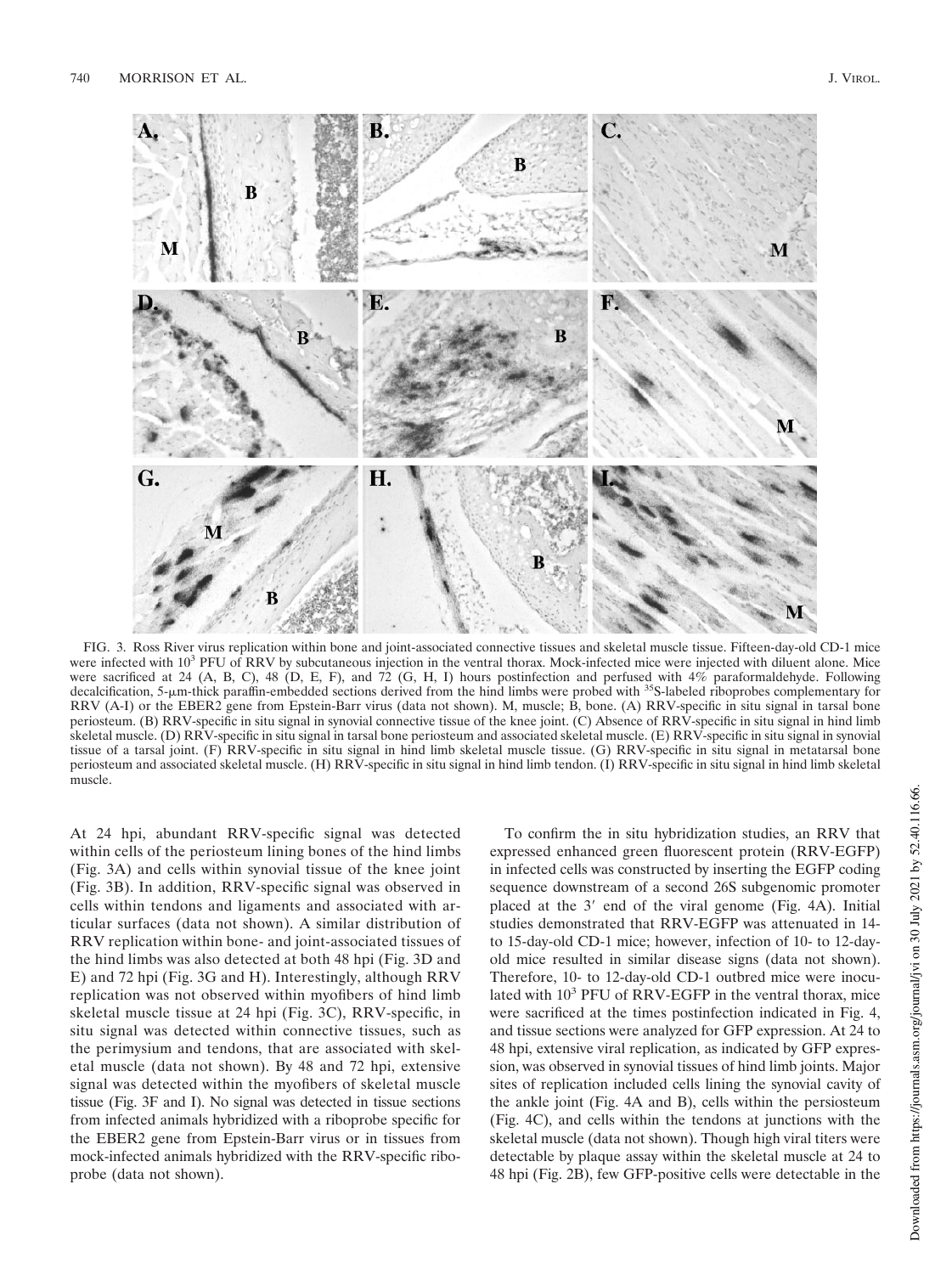

FIG. 4. Ross River virus double-promoter virus targets cells within joint, bone, and skeletal muscle tissues. (A) Schematic diagram of Ross River virus that was engineered to express EGFP by inserting a second RRV 26S subgenomic promoter at the 3' end of the viral genome followed by the EGFP coding sequence. (B) Ten- to 12-day-old CD-1 mice were infected with 10<sup>3</sup> PFU of RRV-EGFP by subcutaneous injection in the ventral thorax. At 48 and 72 hpi, tissues were harvested and sections were analyzed for EGFP expression. SC, synovial cavity; M, muscle; P, periosteum. The white arrows indicate the articular surface. (Subpanel A) Synovial cavity in the foot at 48 hpi. (Subpanel B) Synovial cavity in the ankle at 48 hpi. (Subpanel C) Periosteum in the hind limb at 48 hpi. (Subpanel D) Hind limb skeletal muscle at 72 hpi.

skeletal muscle at these time points (data not shown). Consistent with the in situ hybridization studies, at 72 hpi, high levels of GFP expression were observed in large areas of hind limb skeletal muscle tissue (Fig. 4D). That GFP expression accurately represented the distribution of virally infected cells was confirmed by staining sections from RRV-GFP-infected mice with RRV-specific hyperimmune sera, which demonstrated that GFP-positive cells exhibited RRV-specific staining (data not shown).

Taken together, these data indicate that hind limb bone and joint-associated tissues and skeletal muscle tissue are primary targets for RRV infection. Furthermore, the in situ hybridization (Fig. 3) and GFP expression studies (Fig. 4) indicate that the initial viral titers in the skeletal muscle at 12 to 24 hpi may reflect either localized replication in connective tissue associated with skeletal muscle, such as the perimysium, or contamination of the muscle preparations with infected tendon that exhibited high levels of replication at early times. These findings also suggest that the virus may initially infect joint-associated connective tissues and subsequently spread into skeletal muscle tissue, although additional studies are required to truly address this possibility.

**Ross river virus infection causes severe hind limb disease in C57BL/6J mice.** Previous studies of mice have suggested that RRV infection induces an immunopathological inflammatory disease (22). To understand the components of the host immune response and other host determinants that contribute to RRV-induced disease, we sought to characterize the outcomes of RRV infection in inbred strains of mice as a starting point for studies of mice deficient for specific host factors. RRV infection of 15-day-old C57BL/6J (B6) mice resulted in severe hind limb dysfunction similar to that observed following infection of 15-day-old outbred CD-1 mice. However, disease became increasingly severe, and 100% of 15-day-old B6 mice succumbed to infection (Table 1). Therefore, older mice were evaluated for susceptibility to RRV disease. Infection of 24 day-old B6 mice resulted in severe morbidity similar to that observed in 14- to 15-day-old CD-1 mice (Fig. 5 and Table 1). Disease signs following RRV infection of 24-day-old B6 mice included failure to gain weight (Fig. 5B) and progressive symmetrical hind limb dysfunction ranging from loss of hind limb gripping ability to very severe hind limb dragging (Fig. 5A).

TABLE 1. Morbidity and mortality following RRV infection

| Mice    | Age<br>(days) | Inoculum   | No. of<br>mice | $\%$<br>Morbidity | $\%$<br>Mortality | AST<br>$(days)^a$ |
|---------|---------------|------------|----------------|-------------------|-------------------|-------------------|
| $CD-1$  | $14 - 15$     | Mock       |                | $\theta$          | 0                 | <b>NA</b>         |
|         |               | <b>RRV</b> | 25             | 100               | 16                | $10 \pm 0.8$      |
| C57BL/6 | 15            | Mock       | 4              | 0                 | 0                 | NA.               |
|         |               | <b>RRV</b> | 17             | 100               | 100               | $7 \pm 0.7$       |
| C57BL/6 | 24            | Mock       |                | 0                 | 0                 | NA                |
|         |               | <b>RRV</b> | 23             | 100               | 0                 | NA                |

*<sup>a</sup>* AST, average survival time; NA, not applicable.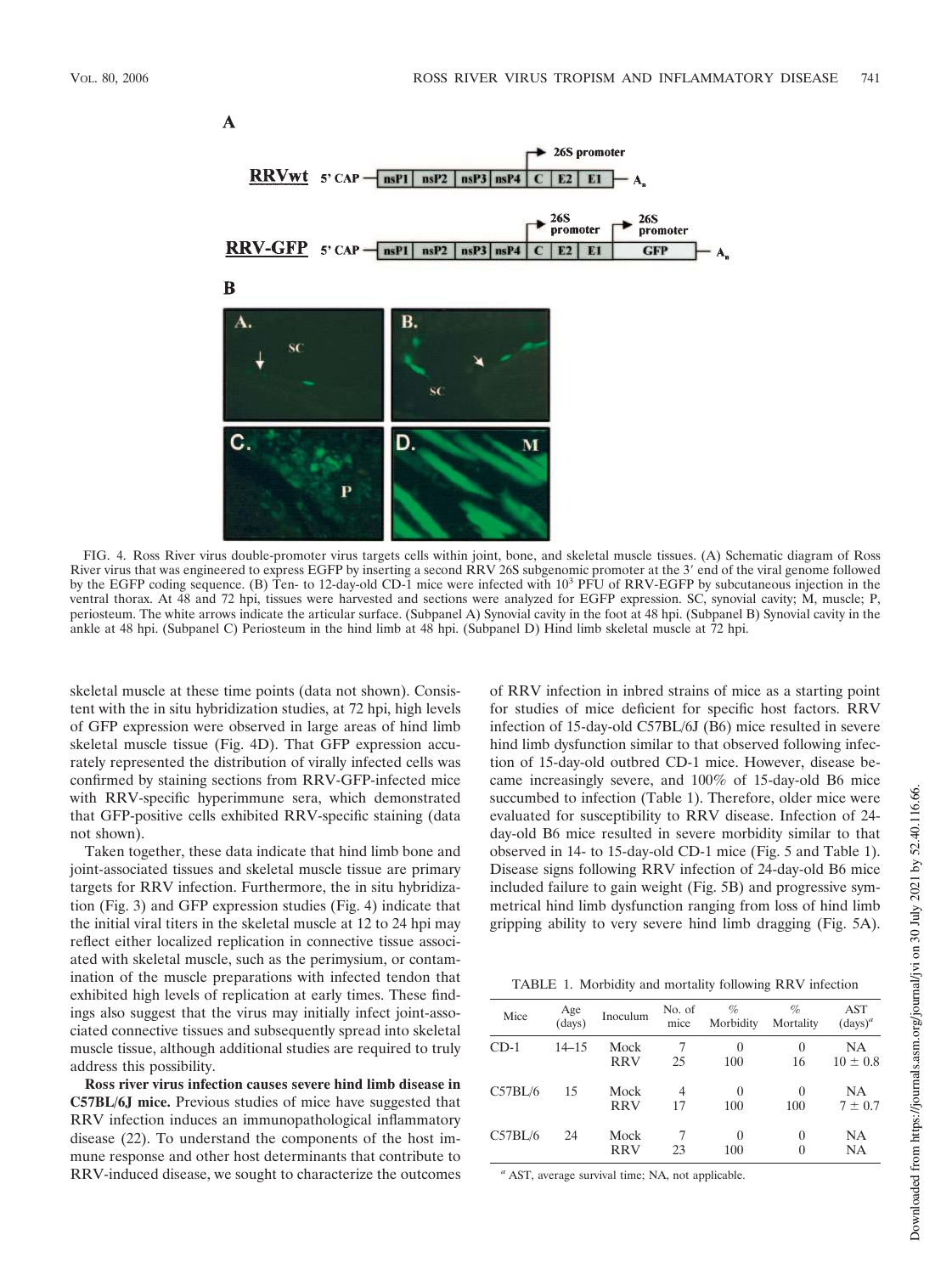

FIG. 5. Ross River virus infection induces severe hind limb disease in 24-day-old C57BL/6J mice. Twenty-four-day-old C57BL/6J mice were inoculated with  $10^3$  PFU of RRV ( $\Delta$ ) by subcutaneous injection in the left rear footpad. Mock-infected mice  $(\square)$  were injected with diluent alone. (A) Mice were scored for development of hind limb dysfunction and disease based on the following scale: 0, no disease signs; 1, ruffled fur; 2, very mild hind limb weakness; 3, mild hind limb weakness; 4, moderate hind limb weakness and dragging of hind limbs; 5, severe hind limb weakness/dragging; 6, complete loss of hind limb function; 7, moribund; and 8, death. (B) Mice were monitored for weight gain or loss at 24-h intervals. Each data point represents the arithmetic mean  $\pm$  SD for three (mock-infected) or six (RRV-infected) animals. Data are representative of four independent experiments.

Disease signs, such as hunched posture, tremulousness, or spontaneous circling and falling, were not observed in RRVinfected mice. In addition, RRV-infected 24-day-old B6 mice appeared to completely recover from the disease by 25 to 30 dpi, as indicated by resumption of weight gain and an absence of observable disease signs (Fig. 5).

**Ross river virus replicates in bone and joint-associated tissues and skeletal muscles of adult C57BL/6J mice.** Plaque assays were performed to measure the amount of infectious virus within tissues of 24-day-old B6 mice at 12, 24, 48, 72, 96, and 120 hpi with RRV. Peak viral titers were detected at 24 to 48 hpi in all tissues examined (Fig. 6). Similar to findings for CD-1 mice, the highest viral titers detected were from ankle tissue, quadriceps muscle tissue, and serum (Fig. 6A, B, and C, respectively). In contrast, viral titers in the spleen (Fig. 6D), brain (Fig. 6E), and upper and lower spinal cord (Fig. 6F) were 10- to 1,000-fold lower on a PFU/gram basis. Consistent with the symmetrical signs of disease, viral titers detected in ankle and skeletal muscle tissue harvested from the injected limb and the contralateral limb (noninjected) were similar at each time

point (Fig. 6A and B), indicating that the observed replication pattern is not limited to the injected limb.

**RRV infection induces inflammation of bone and joint-associated tissues and skeletal muscle of adult C57BL/6J mice.** Comprehensive histological analyses of hind limb bone, joint, and skeletal muscle tissue, as well as tissues of the central nervous system, were performed to determine whether RRV infection of B6 mice resulted in inflammation and pathology at any of these sites. Little to no inflammation was observed at times earlier than 5 dpi. By 5 dpi, in contrast to what occurred with mock-infected mice (Fig. 7A), evaluation of bone and joints within the feet of RRV-infected mice revealed numerous inflammatory cells within the periosteum, synovial tissue, and associated skeletal muscle tissue (Fig. 7B). At 7 dpi, inflammation was absent in synovial tissue of mock-infected mice (Fig. 7C) but was again detected in synovial tissue of RRVinfected mice (Fig. 7D). Similarly, no inflammation was observed in quadriceps skeletal muscle tissue in mock-infected animals (Fig. 8A) or RRV-infected animals (Fig. 8B) at 3 dpi. The presence of inflammatory infiltrates was first observed in quadriceps muscle tissue at 5 dpi (Fig. 8C). Inflammation in skeletal muscle tissue reached peak severity by 7 and 10 dpi (Fig. 8D and E). Obvious signs of myofiber destruction, consistent with previous findings (22, 31), were observed at 7 and 10 dpi (Fig. 8D and E). Both the RRV-induced inflammation and pathology within hind limb tissues resolved by 25 to 30 dpi (Fig. 8F). This resolution included the presence of centralized nuclei within myofibers (Fig. 8F), indicating that muscle fiber regeneration was occurring within RRV-infected animals (2, 38). Unlike with hind limb bone, joint, and skeletal muscle tissues, we did not observe inflammatory infiltrates, demyelination, or other virus-induced pathology within brain and spinal cord tissues, including the spinal root (data not shown). Focal areas of hypercellularity and activated microglia were observed within the spinal cords of RRV-infected mice; however, these observations were quite subtle and were not associated with any overt pathology. Taken together, these findings indicate that the severe hind limb weakness and dysfunction that develops in B6 mice following RRV infection is most likely due to the severe inflammation and pathology observed in hind limb bone, joint, and skeletal muscle tissues.

**Identification of inflammatory infiltrates in vivo.** To begin to identify mechanisms involved in RRV-induced inflammation and pathology, the composition of inflammatory infiltrates within the hind limb skeletal muscle was analyzed by flow cytometry. The hind limb quadriceps muscle was chosen over joint tissues for these analyses due to the larger tissue volume resulting in greater cell yield. At 5 and 7 dpi, quadriceps muscle tissue from each of the hind limbs of mock-infected or RRV-infected mice were dissected, minced, and digested with collagenase A and DNase I to generate single-cell suspensions. To control for effects of the digestion protocol on cell surface antigen expression, splenocytes from mock-infected and RRVinfected animals were isolated in similar fashions. Isolated cells were then stained with various antibodies directed against cell surface antigens. Significant increases in both the percentages and total numbers of natural killer (NK) cells  $(NK1.1^+/CD3^-)$ and inflammatory macrophages  $(F4/80<sup>+</sup>/Gr-1<sup>+</sup>)$   $(8, 25, 29)$ within the skeletal muscle tissue were detected at 5 dpi compared to those in mock-infected controls (Fig. 9A and C).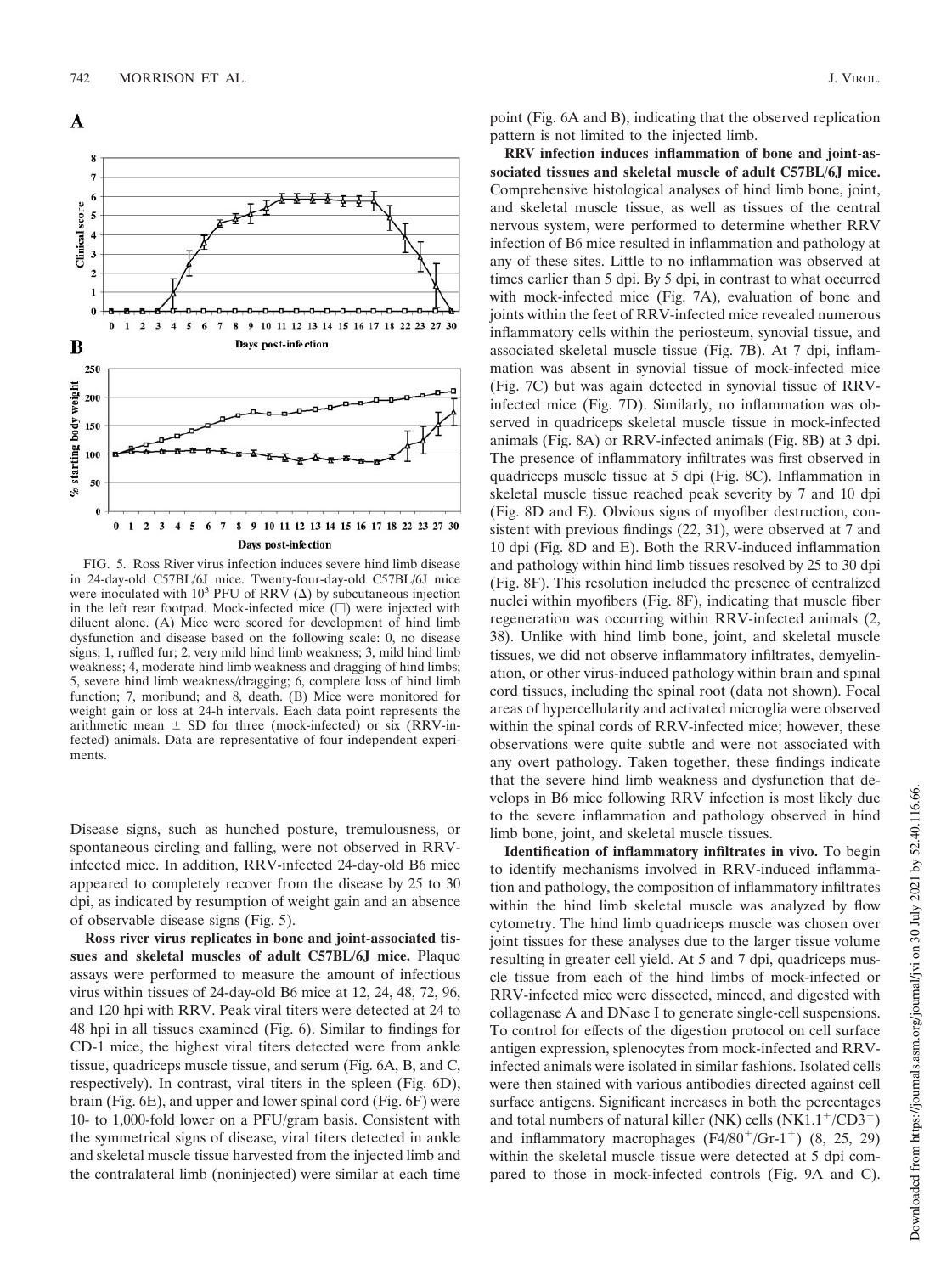

FIG. 6. Ross River virus tissue titers in 24-day-old C57BL/6J mice. Twenty-four-day-old C57BL/6J mice were infected with 10<sup>3</sup> PFU of RRV by subcutaneous injection in the left rear footpad. At 12, 24, 48, 72, 96, and 120 hpi, the following tissues were harvested and homogenized and the amount of infectious virus present was quantified by plaque assay on BHK-21 cells. (A)  $\Box$ , ankle of injected leg.  $\Delta$ , ankle of noninjected leg. (B)  $\Box$ , quadriceps muscle of injected leg;  $\Delta$ , quadriceps muscle of noninjected leg. (C) Serum. (D) Spleen. (E) Brain. (F)  $\Box$ , lower spinal cord;  $\Delta$ , upper spinal cord. Each data point represents the arithmetic mean  $\pm$  SD for three mice.

Further analyses demonstrated that the  $F4/80^+/Gr-1^+$  population was also CD11b<sup>+</sup>/CD11c<sup>-</sup>/B220<sup>-</sup>, confirming that these cells are inflammatory macrophages (data not shown). Increased numbers of both  $CD4^+$  (CD3<sup>+</sup> CD4<sup>+</sup>) and CD8<sup>+</sup>  $(CD3^+ \text{ } CD8^+)$  T lymphocytes were also detected by 5 dpi, albeit to a much lesser extent than with both NK cells and inflammatory macrophages (Fig. 9A and C). By 7 dpi, the number of NK cells and inflammatory macrophages detected was similar to that observed at 5 dpi; however, a further increase in the total number of both  $CD4^+$  and  $CD8^+$  T lymphocytes was detected within the skeletal muscle tissues of infected mice (Fig. 9B and C). No significant CD19 staining was detected at 7 dpi, suggesting a lack of B lymphocytes (data not shown). In addition to identifying the above-mentioned cell types, our analyses indicated that additional cell types were

also present within the inflammatory infiltrate, such as dendritic cells. However, further studies will be required to identify the exact nature of these additional cell types.

 $\overline{R}$ **RRV** induces inflammation and disease in  $\overline{R}$ **AG-1<sup>-/-</sup>** mice. Our analysis of the inflammatory infiltrates detected cells of both the innate, such as NK cells and macrophages, and adaptive, such as  $CD4^+$  and  $CD8^+$  T lymphocytes, arms of the immune response. However, previous studies have suggested that the RRV-induced inflammatory disease is independent of the adaptive immune response (22, 31). Therefore, to definitively determine the contribution of the adaptive immune system in the development of RRV-induced disease, 24-dayold C57BL/6J RAG-1<sup> $-/-$ </sup> mice, which lack functional T and B lymphocytes  $(24, 33)$ , were inoculated with  $10<sup>3</sup>$  PFU of RRV in the left rear footpad and monitored for virus-induced disease.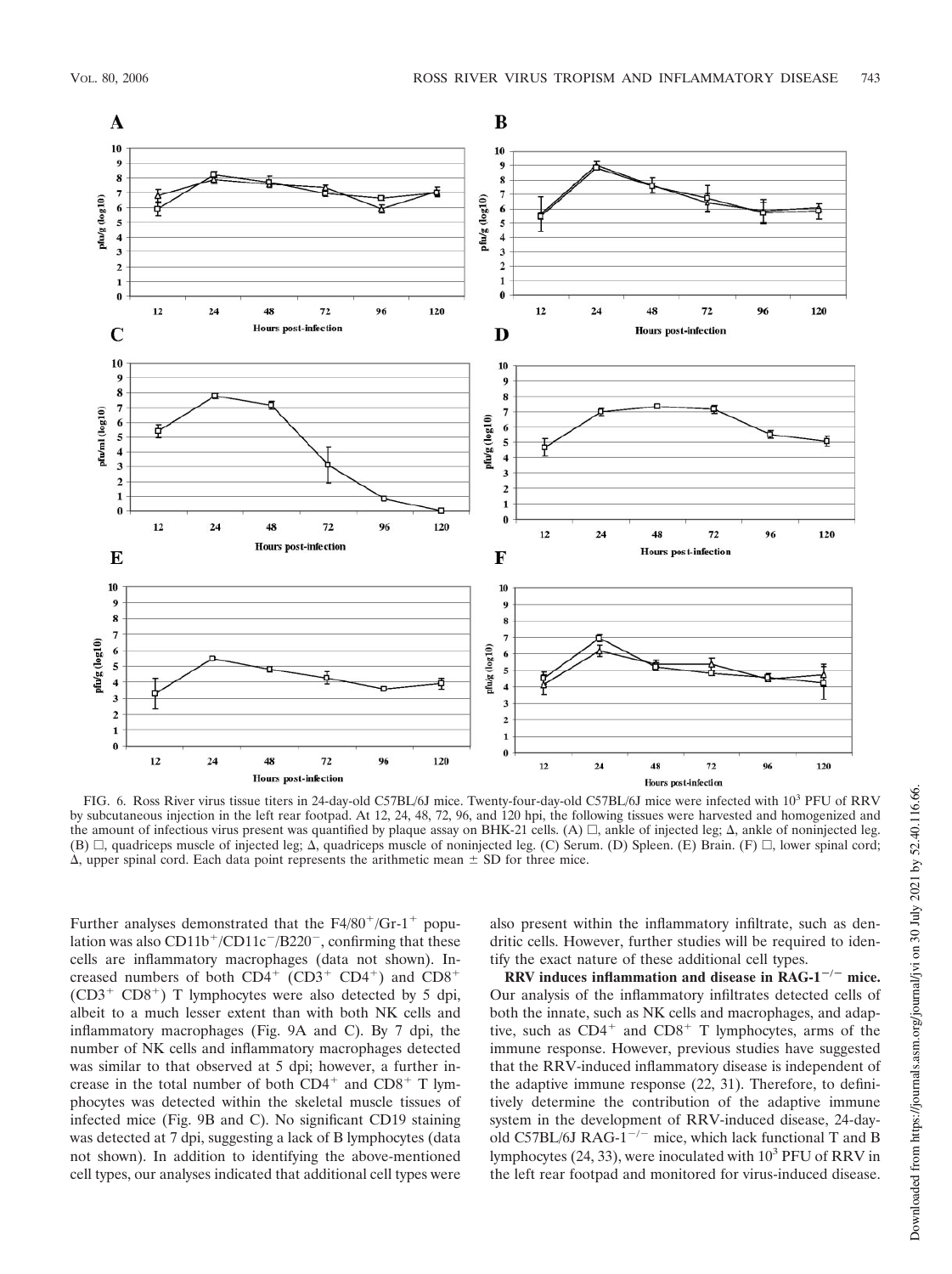

FIG. 7. Ross River virus induces inflammation in hind limb bone and joint tissues of C57BL/6J mice. Twenty-four-day-old C57BL/6J mice were infected with 10<sup>3</sup> PFU of RRV by subcutaneous injection in the left rear footpad. Mock-infected mice were injected with diluent alone. M, muscle; B, bone; P, periosteum; ST, synovial tissue. At 5 days (A and B) and 7 days (C and D) postinfection, mice were perfused with  $4\%$  paraformaldehyde. Following decalcification,  $5-\mu m$ -thick paraffin-embedded sections generated from ankle and foot tissues of mockinfected (A and C) and RRV-infected (B and D) mice were H & E stained. Images (magnification,  $\times$ 200) are representative of at least six mice per group.



FIG. 8. Ross River virus induces inflammation in hind limb skeletal muscle tissue of C57BL/6J mice. Twenty-four-day-old C57BL/6J mice were infected with  $10<sup>3</sup>$  PFU of RRV by subcutaneous injection in the left rear footpad. Mock-infected mice were injected with diluent alone. At 3, 5, 7, 10, and 30 dpi, mice were perfused with 4% paraformaldehyde and 5-um-thick paraffin-embedded sections generated from the quadriceps muscle wereH&E stained. (A) Mock infection. (B) RRV infection at 3 dpi. (C) RRV infection at 5 dpi. (D) RRV infection at 7 dpi. (E) RRV infection at 10 dpi. (F) RRV infection at 30 dpi. Images (magnification, 200) are representative of three to six mice per group.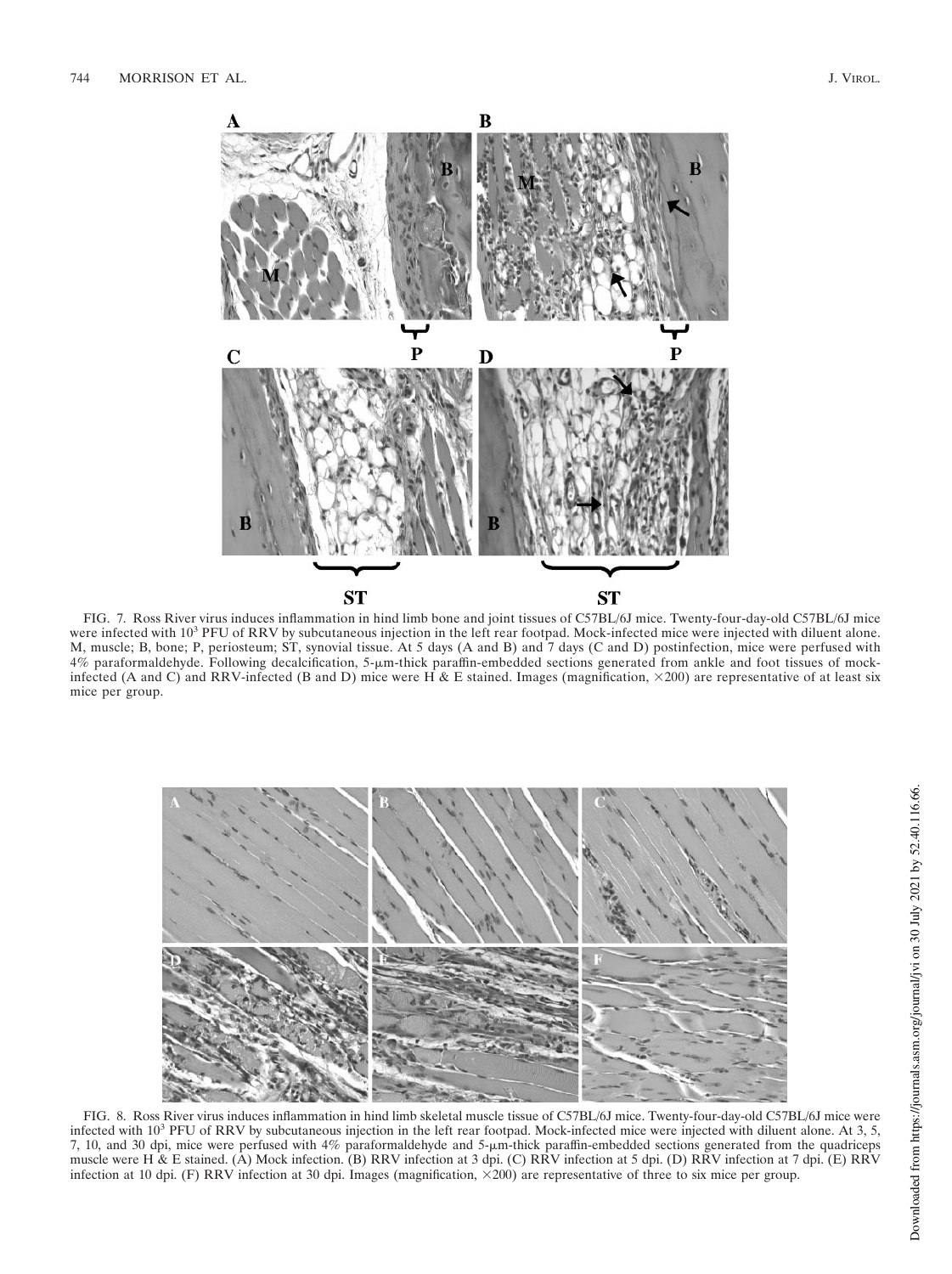

FIG. 9. Characterization of Ross River virus-induced inflammatory infiltrates. Twenty-four-day-old C57BL/6J mice were infected with 10<sup>3</sup> PFU of RRV by subcutaneous injection in the left rear footpad.Mock-infected mice were injected with diluent alone. (A) Cell surface staining of cells isolated from the quadriceps muscle at 5 dpi. Dot plots shown for each stain are representative of three mice. Two independent experiments gave similar results. (B) Cell surface staining of cells isolated from the quadriceps muscle at 7 dpi. Dot plots shown for each stain are representative of three mice per group. Three independent experiments gave similar results. (C) Total numbers of natural killer cells (NK1.1+/CD3+), inflammatory macrophages (F4/80+/Gr-1+), CD4 T lymphocytes (CD3+/CD4+), and CD8 T lymphocytes (CD3<sup>+</sup>/CD8<sup>+</sup>) from the quadriceps muscle of mock- and RRV-infected animals at 5 and 7 days postinfection. Data presented are the means  $\pm$  standard errors of the means for three to four mice per group and are representative of at least two independent experiments.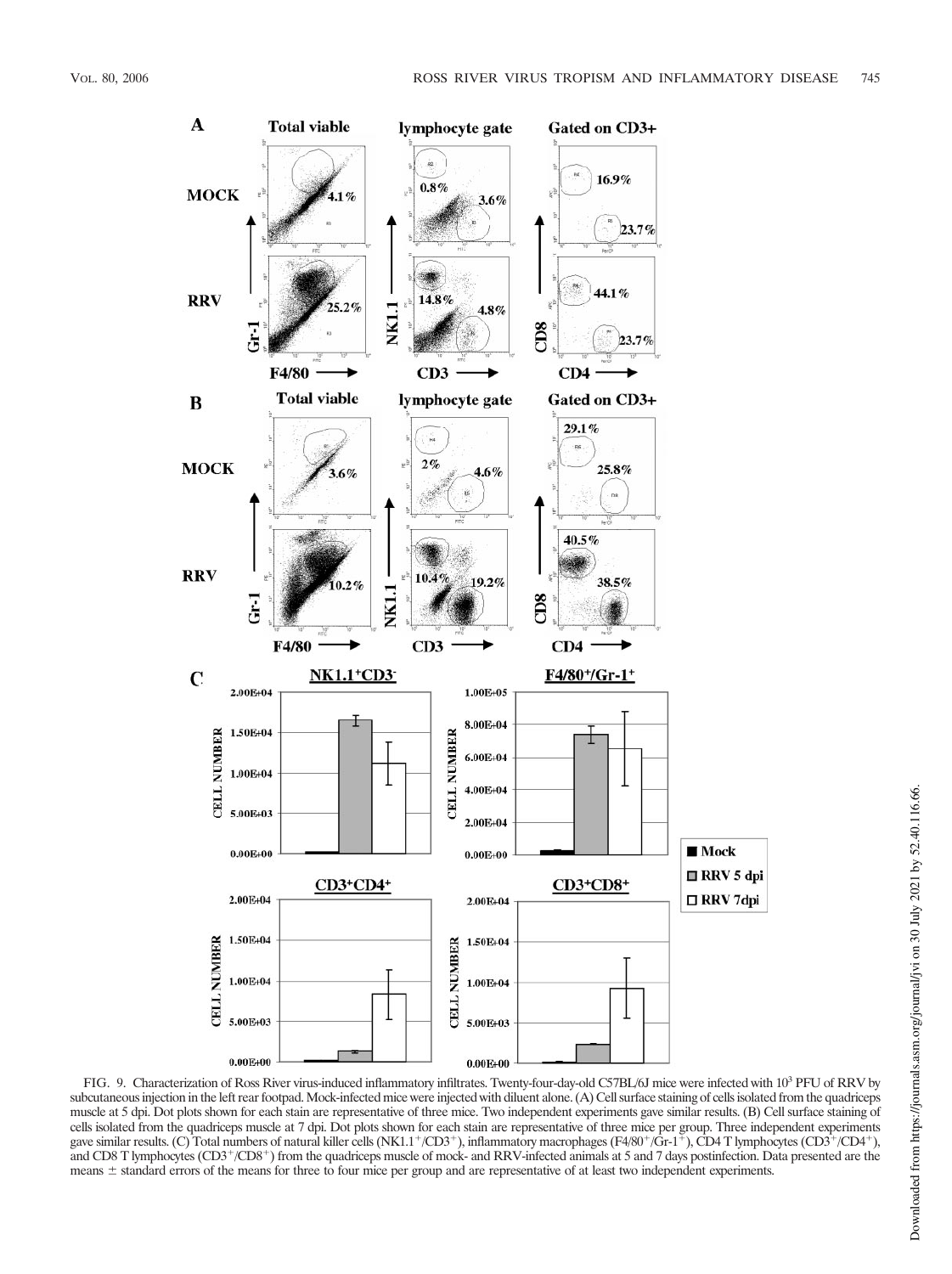

FIG. 10. Ross River virus-induced inflammation and disease in  $RAG-1^{-/-}$ . Twenty-four-day-old C57BL/6J RAG-1<sup>-/-</sup> mice were infected with  $10^3$  PFU of RRV ( $\Delta$ ) by subcutaneous injection in the left rear footpad. Mock-infected mice ( $\Box$ ) were injected with diluent alone. (A) Mice were scored for development of hind limb dysfunction and disease based on the following scale: 0, no disease signs; 1, ruffled fur; 2, very mild hind limb weakness; 3, mild hind limb weakness; 4, moderate hind limb weakness and dragging of hind limbs; 5, severe hind limb weakness/dragging; 6, complete loss of hind limb function; 7, moribund; and 8, death. Each data point represents the arithmetic mean  $\pm$  SD for two (mock-infected) or six (RRV-infected) mice and are representative of two independent experiments. (B) Mice were monitored for weight gain or loss at 24-h intervals. Each data point represents the arithmetic mean  $\pm$  SD for four (mock-infected) or six (RRV-infected) mice and are representative of two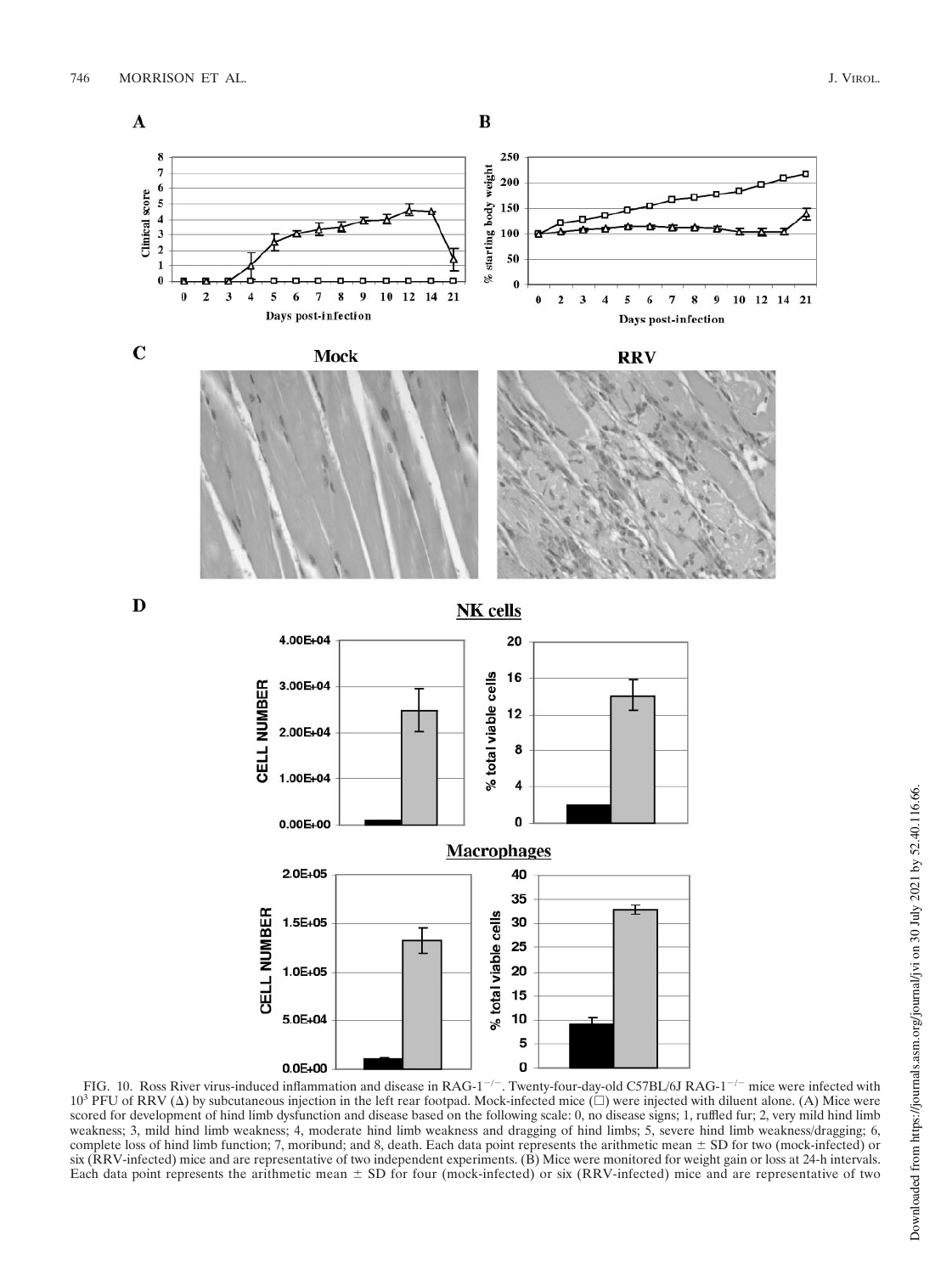$RAG-1^{-/-}$  mice developed disease signs similar to those observed in B6 mice, including failure to gain weight (Fig. 10B) and severe symmetrical hind limb dysfunction (Fig. 10A). The average clinical score at the peak of observable disease (day 12) in RAG-1<sup>-/-</sup> mice was  $4.\overline{5} \pm 0.38$ , compared to  $5.9 \pm 0.25$ for wild-type B6 mice. Interestingly,  $RAG-1^{-/-}$  mice recovered from RRV-induced disease with kinetics similar to that observed in wild-type B6 mice (Fig. 5 and 10A and B). In addition, both  $\mu$ MT and  $\mu$ MT mice depleted of T lymphocytes with anti-CD3 antibody also developed disease similar to that of wild-type mice following RRV infection (data not shown). Histological analyses demonstrated severe inflammation in the hind limb skeletal muscle (Fig. 10C) and joint-associated tissues (data not shown) of  $RAG-1^{-/-}$  mice, which peaked in severity from 7 to 10 dpi. The degree of inflammation and severity of tissue destruction appeared very similar to that observed in wild-type B6 mice. We next analyzed the composition of the inflammatory infiltrates in the skeletal muscle by flow cytometry. Similar to what was observed in wild-type B6 mice, increases in the percentage and total number of inflammatory macrophages  $(F4/80^+/Gr-1^+)$  and NK cells  $(NK1.1^+/$  $CD3^{-}$ ) in the quadriceps muscle of RRV-infected RAG-1<sup>-/-</sup> mice compared to those in mock-infected controls were detected (Fig.  $10E$ ).  $CD3<sup>+</sup>$  T lymphocytes were not detected within the skeletal muscle tissues or spleens of  $RAG-1^{-/-}$ mice, confirming the lack of T lymphocytes in these mice (data not shown). As was observed for the wild-type B6 mice, there were additional cell populations present, including dendritic cells (data not shown), that will require additional analysis to fully characterize.

## **DISCUSSION**

The pathogenesis of alphavirus-induced arthritides, which represent a significant worldwide disease threat, is poorly understood. Therefore, the recently described mouse model of RRV-induced inflammation was used to study viral tropism and the composition of the virus-induced inflammatory response. This report extends earlier work with the RRV mouse model by demonstrating that the primary targets of Ross River virus infection in outbred CD-1 mice and inbred adult B6 mice are bone, joint, and skeletal muscle tissues. Significantly, further analyses demonstrated that RRV infection of adult B6 mice resulted in severe inflammation within these same tissues. In addition to inflammatory macrophages and NK cells, CD4 and  $CD8<sup>+</sup>$  T lymphocytes were found to be major components of the virus-induced inflammatory response. However,  $\text{RAG-1}^{-/-}$ mice developed disease signs and infiltration of NK cells and macrophages similar to those of wild-type B6 mice, suggesting that the adaptive immune response does not play a critical role in the development of disease. These studies demonstrate that the mouse model of RRV disease will greatly facilitate the

identification of viral and host factors which contribute to the induction and resolution of this severe inflammatory disease.

The detection of RRV in multiple bone and joint-associated tissues, such as synovial tissue, periosteum, tendons, and ligaments, has not previously been described. These findings are consistent with observations of RRV-infected humans in whom both viral antigen and viral RNA have been detected from synovial effusions and synovial biopsy samples (6). Additionally, infectious virus was detectable in the ankle joints of RRV-infected mice by plaque assay by 12 hpi; however, infectious RRV has not yet been recovered from the joints of RRV-infected patients (13). Similar to previous reports, high titers of RRV were also detected within skeletal muscle tissues of infected mice (22, 26, 31). However, our targeting studies demonstrated that there were very few RRV-infected muscle fibers in the hind limbs at early times postinfection. By 48 to 72 hpi, large areas of RRV-infected muscle fibers were observed in hind limb skeletal muscle tissue. These findings raise the possibility that RRV may initially infect joint- or skeletal muscle-associated connective tissues and subsequently spread into skeletal muscle myofibers. Direct infection of skeletal muscle tissue by RRV in humans has not been demonstrated, although 60% of patients diagnosed with Ross River virus disease experience myalgia (12). The route and spread of RRV from the initial site of infection to joint and skeletal muscle tissue have not been characterized fully. Studies performed with other alphaviruses, such as Venezuelan equine encephalitis virus, have suggested that this group of viruses may initially infect skin dendritic cells (23). The infected dendritic cells migrate to the draining lymph node, where the virus undergoes additional rounds of replication and seeds a high-titer serum viremia, resulting in viral spread to target tissues.

Histological analyses of tissues from adult B6 mice revealed that RRV infection induced inflammation within joint-associated tissues, such as periosteum, tendons, and synovial tissue, as well as skeletal muscle tissue. Inflammatory infiltrates were first observed within these hind limb tissues at 5 dpi, peaked at 7 to 10 dpi, and were dramatically decreased in number by 20 to 30 dpi. The occurrence of inflammation within these tissues occurred well after peak viral titers and correlated with the observed hind limb weakness, which was first detectable at 4 to 5 dpi, became increasingly severe from 7 to 12 dpi, and resolved between 20 to 30 dpi. Although RRV has been reported to induce encephalomyelitis characterized by central nervous system demyelination in 1-week-old BALB/c mice (32), we found no evidence of virus-induced inflammation, demyelination, or other pathology in the brains or spinal cords of 24 day-old adult B6 mice. RRV infection of 7-day-old BALB/c mice was also proposed to cause muscle destruction in the absence of a host immune response (31), while immune pathology clearly contributes to virus-induced pathology in our system. The differences in mouse age and strain used in the two

Downloaded from https://journals.asm.org/journal/jvi on 30 July 2021 by 52.40.116.66. Downloaded from https://journals.asm.org/journal/jvi on 30 July 2021 by 52.40.116.66.

independent experiments. (C) At 10 days postinfection, mice were perfused with 4% paraformaldehyde and 5-µm-thick paraffin-embedded sections generated from the quadriceps muscle were H & E stained. Images (magnification,  $\times$ 200) are representative of three mice per group. (D) Total numbers and percentages of natural killer cells (NK1.1+/CD3-) and inflammatory macrophages (F4/80+/Gr-1+) from the quadriceps muscles of mock-infected (black bars) or RRV-infected (gray bars) RAG-1<sup>-/-</sup> mice at 7 days postinfection. Data presented are the means  $\pm$ standard errors of the means for three mice per group and are representative of two independent experiments.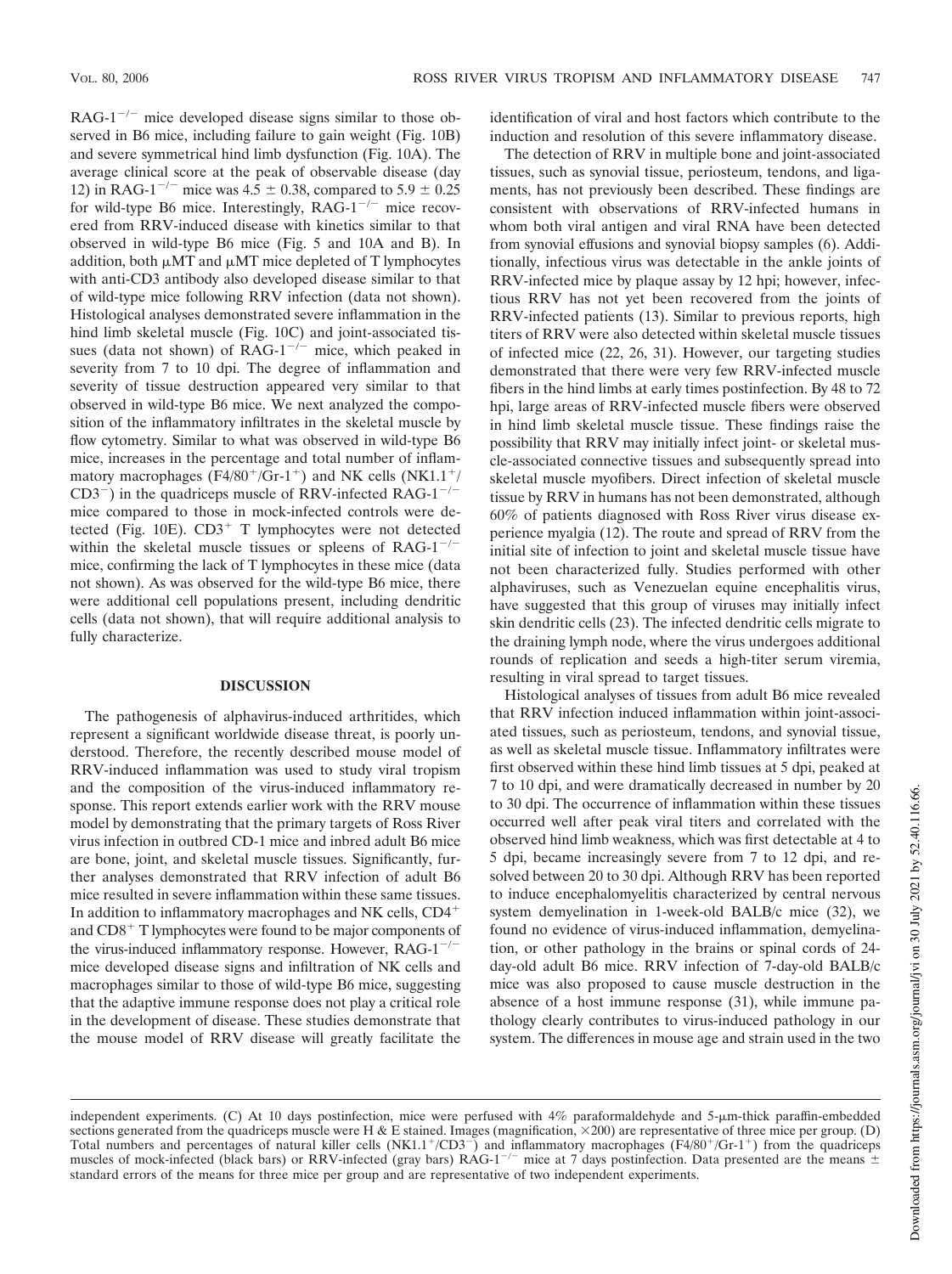studies may explain the differences between our results and those previously reported. In addition, it has also been reported that, in contrast to 1-week-old BALB/c mice, 4-weekold BALB/c mice infected with RRV developed little to no disease signs (31), indicating there are age- and strain-dependent effects of RRV infection. Taken together, our findings suggest that the observed disease signs in 24-day-old B6 mice are most likely due to virus-induced pathology in hind limb tissues.

Consistent with previous work, our studies identified inflammatory macrophages as major constituents of the inflammatory infiltrate in hind limb skeletal muscles of RRV-infected mice. The presence of inflammatory macrophages, as well as a large increase of NK cells, was readily detectable by 5 dpi. By 7 dpi, increased numbers of both  $CD4^+$  and  $CD8^+$  T lymphocytes were also found within hind limb skeletal muscle tissue. Although our studies focused on the skeletal muscle, the cellular composition of inflammation identified is similar to what has been reported following RRV infection of humans. Both NK cells and macrophages have been detected within synovial exudates from the knees of RRV-infected patients (6, 14, 35). In addition, CD4 and  $CD8<sup>+</sup>$  T lymphocytes were detected in synovial tissue sections generated from knee joint biopsies (35).

A recent study demonstrated that treatment of mice with macrophage-toxic agents prior to infection completely prevented RRV-induced muscle inflammation (22), suggesting an important role for innate immune responses in the development of RRV-induced disease. Our studies of RAG- $1^{-7}$ mice, which develop inflammation and disease similar to those of wild-type B6, underscore the importance of the innate immune response. However, we cannot rule out the possibility of a limited contribution of the adaptive response to the severity of disease. In addition,  $RAG-1^{-/-}$  mice recovered from RRVinduced disease with kinetics similar to that observed in wildtype B6 mice. Future studies will be aimed at determining whether innate immune mechanisms are sufficient to control RRV infection or whether other mechanisms are involved in the resolution of disease in RAG-1<sup> $-/-$ </sup> mice.

Infection of neonatal mice with the Tucson strain of coxsackievirus  $B1$  (CVB1<sub>T</sub>) or 10- to 14-day-old mice with the DA strain of Theiler's murine encephalomyelitis virus has also been shown to induce severe myositis in hind limb skeletal muscle tissue (9, 28). Whereas the role of the immune response in Theiler's murine encephalomyelitis virus-induced disease is not well understood, T lymphocytes have been demonstrated to play a major role in  $CVB1_T$ -induced disease (41), suggesting that RRV and  $CVB1_T$  may promote muscle pathology by distinct mechanisms.

The mechanisms by which RRV or other arthritogenic alphaviruses trigger inflammatory responses are not understood. Interestingly, when injected directly into murine knee joints, double-stranded RNA (dsRNA) (which is formed during the replication and transcription of RNA viruses such as RRV) is itself arthritogenic (42). In addition, similarly to the critical role of macrophages in the development of RRV-induced disease, depletion of monocytes completely prevented dsRNAinduced arthritis. T and B lymphocytes were also found to be dispensable for the development of dsRNA-induced arthritis (42). A number of different molecules have been demonstrated to contribute to the host's detection of viral dsRNA. Toll-like

receptor 3 was not required for dsRNA-induced arthritis (42); therefore, it will be interesting to determine the role of other sensors of dsRNA in the development of RRV-induced disease, such as protein kinase R (4), or the newly identified caspase activation and recruitment domain-containing RNA helicases retinoic acid-inducible gene I (40) and mda-5 (1).

In addition to RRV, Chikungunya virus, O'nyong-nyong virus, and Mayaro virus, Sindbis group alphaviruses are also associated with arthritis and arthralgia in humans (10). However, studies of adult mice have demonstrated that infection with most Sindbis group alphaviruses results in encephalitic disease (11, 37). Recent work has demonstrated that Sindbis group alphaviruses, such as S.A.AR86 and TR339, replicated in bone and joint-associated tissues of adult CD-1 mice; however, virus-induced inflammation or other pathology was not observed within these tissues (15). Therefore, the RRV mouse model represents a unique system for studying the pathogenesis of alphavirus-induced inflammatory disease in bone, joint, and skeletal muscle tissue.

### **ACKNOWLEDGMENTS**

This research was supported by NIH research grant R01 AR47190. Work was also funded by an Australian NHMRC Project grant (303404). T.E.M. was supported by NIH postdoctoral fellowship F32 AR052600-01. S.M. is a recipient of an NHMRC R. D. Wright Fellowship.

We thank members of the Carolina Vaccine Institute and the Johnston laboratory for helpful scientific discussions. We thank Nancy Davis for critical reading of the manuscript. We also thank Dwayne Muhammed and Kenya Madric for assistance with tissue culture; Janice Weaver, Robin Smith, and Wuhan Jiang at the LCCC/DLAM UNC histopathology core facility; and Kinuko I. Suzuki for histological analysis of brain and spinal cord tissue sections.

#### **REFERENCES**

- 1. **Andrejeva, J., K. S. Childs, D. F. Young, T. S. Carlos, N. Stock, S. Goodbourn, and R. E. Randall.** 2004. The V proteins of paramyxoviruses bind the IFN-inducible RNA helicase, mda-5, and inhibit its activation of the IFNbeta promoter. Proc. Natl. Acad. Sci. USA **101:**17264–17269.
- 2. **Charge, S. B., and M. A. Rudnicki.** 2004. Cellular and molecular regulation of muscle regeneration. Physiol. Rev. **84:**209–238.
- 3. **Dalgarno, L., C. M. Rice, and J. H. Strauss.** 1983. Ross River virus 26 s RNA: complete nucleotide sequence and deduced sequence of the encoded structural proteins. Virology **129:**170–187.
- 4. **Diebold, S. S., M. Montoya, H. Unger, L. Alexopoulou, P. Roy, L. E. Haswell, A. Al-Shamkhani, R. Flavell, P. Borrow, and C. Reise Sousa.** 2003. Viral infection switches non-plasmacytoid dendritic cells into high interferon producers. Nature **424:**324–328.
- 5. **Doherty, R. L., R. H. Whitehead, B. M. Gorman, and A. K. O'Gower.** 1963. The isolation of a third group A arbovirus in Australia, with preliminary observations on its relationship to epidemic polyarthritis. Aust. J. Sci. **26:** 183–184.
- 6. **Fraser, J. R., A. L. Cunningham, B. J. Clarris, J. G. Aaskov, and R. Leach.** 1981. Cytology of synovial effusions in epidemic polyarthritis. Aust. N. Z. J. Med. **11:**168–173.
- 7. **Fraser, J. R., V. M. Ratnamohan, J. P. Dowling, G. J. Becker, and G. A. Varigos.** 1983. The exanthem of Ross River virus infection: histology, location of virus antigen and nature of inflammatory infiltrate. J. Clin. Pathol. **36:**1256–1263.
- 8. **Geissmann, F., S. Jung, and D. R. Littman.** 2003. Blood monocytes consist of two principal subsets with distinct migratory properties. Immunity **19:**71–82.
- 9. **Gomez, R. M., J. E. Rinehart, R. Wollmann, and R. P. Roos.** 1996. Theiler's murine encephalomyelitis virus-induced cardiac and skeletal muscle disease. J. Virol. **70:**8926–8933.
- 10. **Griffin, D. E.** 2001. Alphaviruses, p. 917–962. *In* P. M. Howley, P. M. Howley, et al. (ed.), Fields virology, 4th ed. Lippincott, Williams, & Wilkins, Philadelphia, Pa.
- 11. **Griffin, D. E., and R. T. Johnson.** 1977. Role of the immune response in recovery from Sindbis virus encephalitis in mice. J. Immunol. **118:**1070–1075.
- 12. **Harley, D., D. Bossingham, D. M. Purdie, N. Pandeya, and A. C. Sleigh.** 2002. Ross River virus disease in tropical Queensland: evolution of rheumatic manifestations in an inception cohort followed for six months. Med. J. Aust. **177:**352–355.